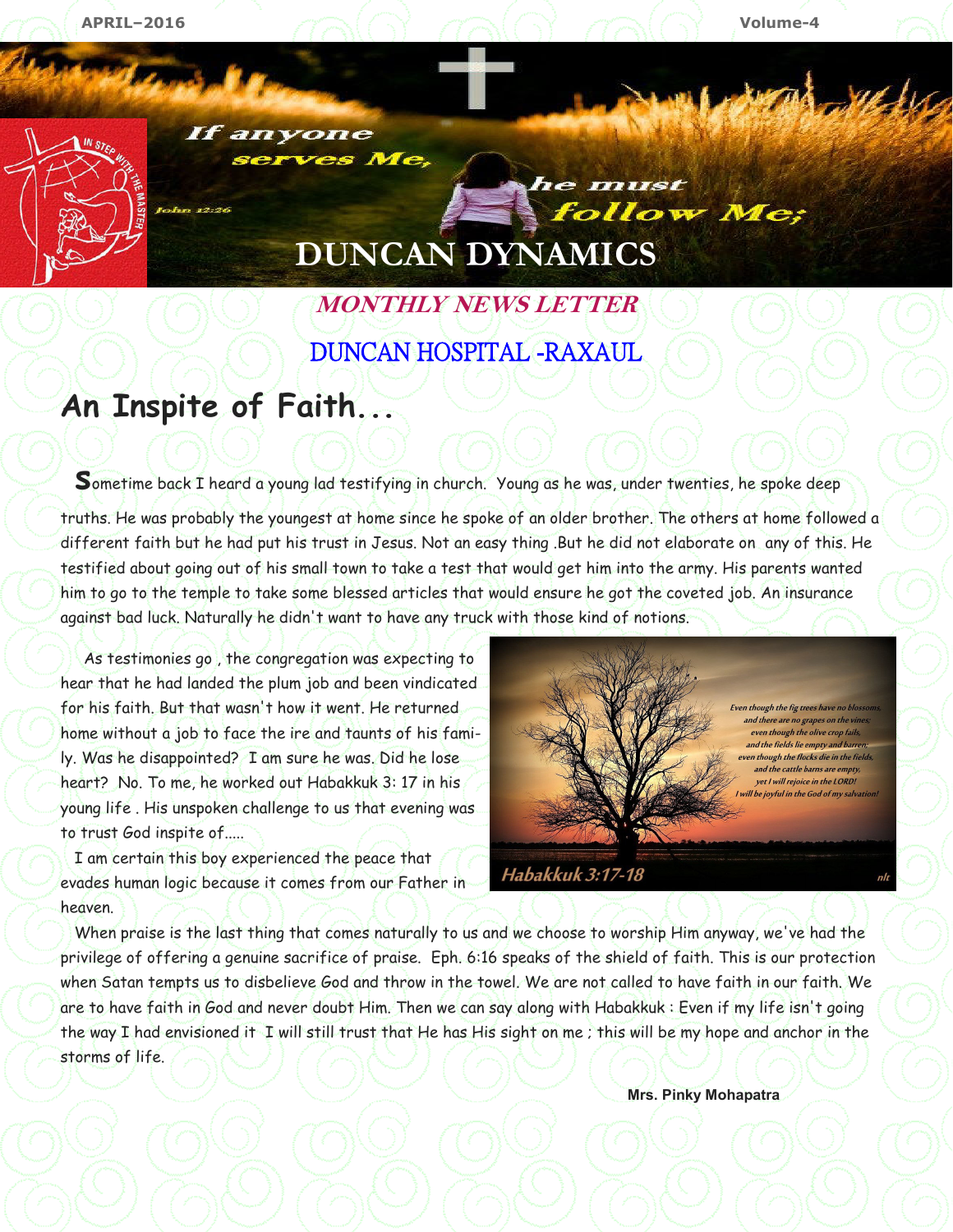#### **SPOT LIGHT ON ASISH PROJECT, A Blessing for Vulnerable Families**

**Child labour …** the common sight of young children working instead of attending school. **Bonded labour …** families dragged into generations of labour to pay off an unending debt. **Human trafficking …** men, women and children bought and sold through fraud, force or coercion.

**T**hese were the issues that captured the attention of staff in Duncan's community development department a few years ago. The problems seemed overwhelming, but the drive to bring justice was even stronger.

As a result, the ASISH Project started at Duncan Hospital in 2014. The name stands for "**A**ction against **S**ocial **I**njustice and promoting **S**ocial **H**armony". The word "**Asish**" also means "blessing" in the Hindi language

The project works with the most vulnerablefamilies identified in Raxaul and Adapur blocks and takes a community-based approach to address the problems of modern-day slavery, namely child labour, bonded labour and human trafficking.

At the foundation to their work, Community Freedom Groups have been formed to develop community-level prevention of trafficking. These groups aim to promote increased awareness about the issues, to educate people about the risks and to ensure safer migration of workers. These Freedom Groups include women's groups, adolescent boys and girls groups, and children's groups.

Non-formal education (NFE) centers have been developed to reachchildren who are currently not attending school, including child labourers, drop-outs and those who have never attended school. Through NFE centers, children are taught basic literacy and numeracy skills and are motivated to return to school. After one year in the program, the children are supported to re-enroll in their local school. Asish project's connection with the School Management Committees will monitor the educational progress of these children.

 The project has identified the most vulnerablefamilies in their target area and has initiated Income Generation Programs (IGP) to improve the economic condition of these families. IGP strategies include providing seed funds to start a small business and offering training in employable vocational skills. With an improved economic condition, family members are less likely to be lured into trafficking.

The project team includes 15 people, working in various capacities to bring hope to the most vulnerable people in our communities.

Please **pray** for the ASISH team:

For wisdom and courage in the spiritual battle underlying these issues

For fruitful and effective relationships with community members and government officials

For the families who are vulnerable and at risk of being affected by trafficking

For the safety of the staff as they travel daily to the surrounding communities

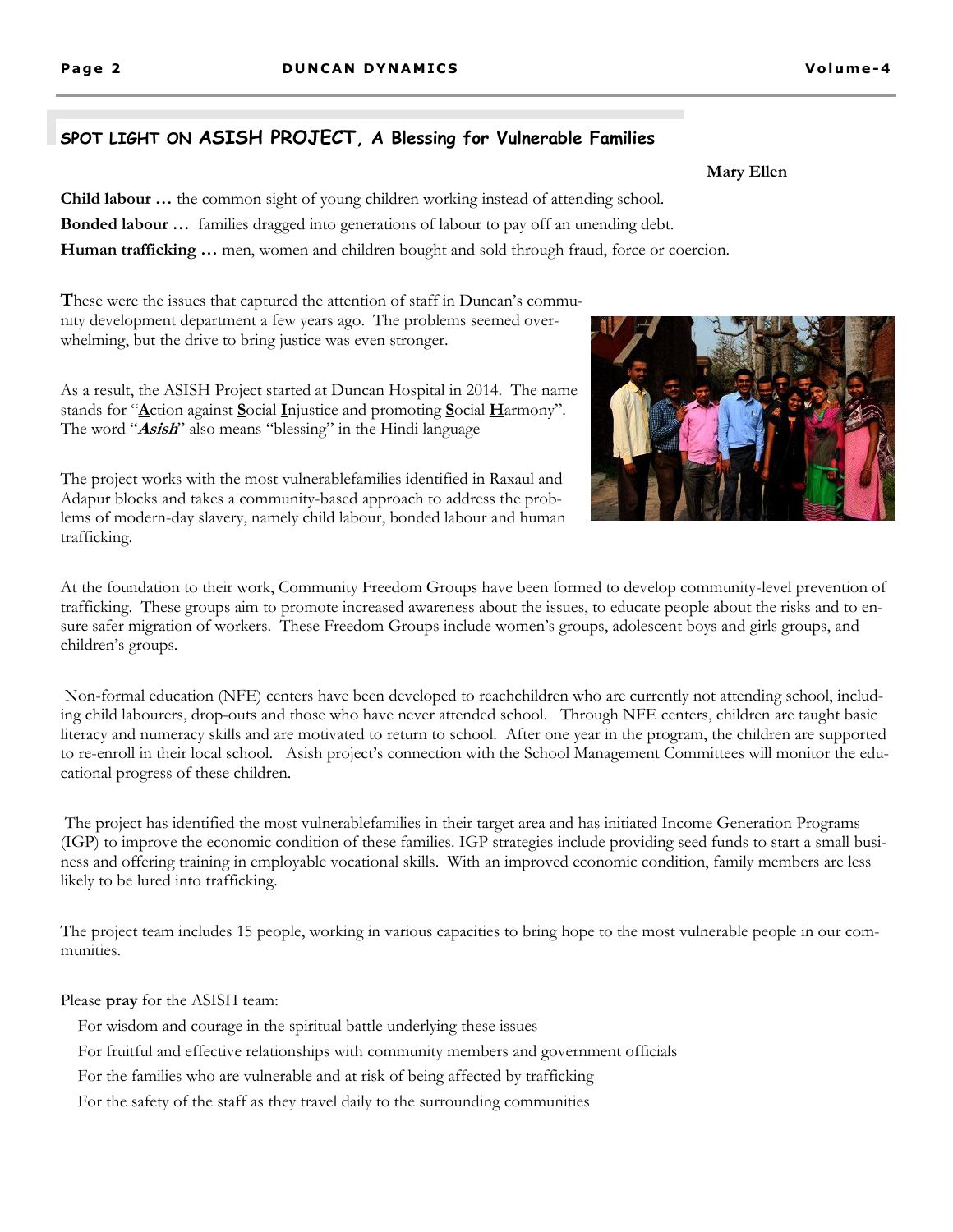### **Family Focus**

#### **Drs Vinod and Annie**

**I** said a loud 'NO' in my heart when I heard the then EHA director saying "Vinod! you are going back to Duncan again" for our plan at that time was to continue in CMC Vellore for my MD paediatrics and Annie to pursue her post graduation. It took few days for us to realize and understand that it was more important to do what God wants us to do than what we want to do for ourselves.

Coming back to Duncan was like coming home again. All through my D.ch training, I used to ask myself how I can manage if the child I was treating at CMC Vellore, would come to Duncan.

We were blessed with Liza when I was doing my 1<sup>st</sup> year of Dch course at Vellore. By the time we started our journey back to Duncan, Annie was 6months pregnant with Jamy. Though our parents were not against us to work in Duncan but certainly were not happy. I truly appreciate Annie for convincing them to release us to come to Duncan together. I thank God always, for a godly wife in my life. Contrary to our expectations Jamy demanded a caesarean section to join into our family. I sincerely thank my friends and colleagues who helped us at that time.

Work had been great for the last two years. There were some failures, which I could have avoided if I were a bit more careful and there were also lives, I saved which I never thought would survive. In all my ups and downs, God has been there through out.

I not only grew up as a professional but also as a person

in my ability to let go off offences and to accept people in whatever forms they come. I'm still learning the art of it.

 We are moving to Vellore for next few years to pursue higher studies. Our future plan is to influence medical students in teaching hospitals. The need of our country is Christians to rise and influence every sect of our nation. We would appreciate your prayers for us. Duncan will always has a special place in our lives.